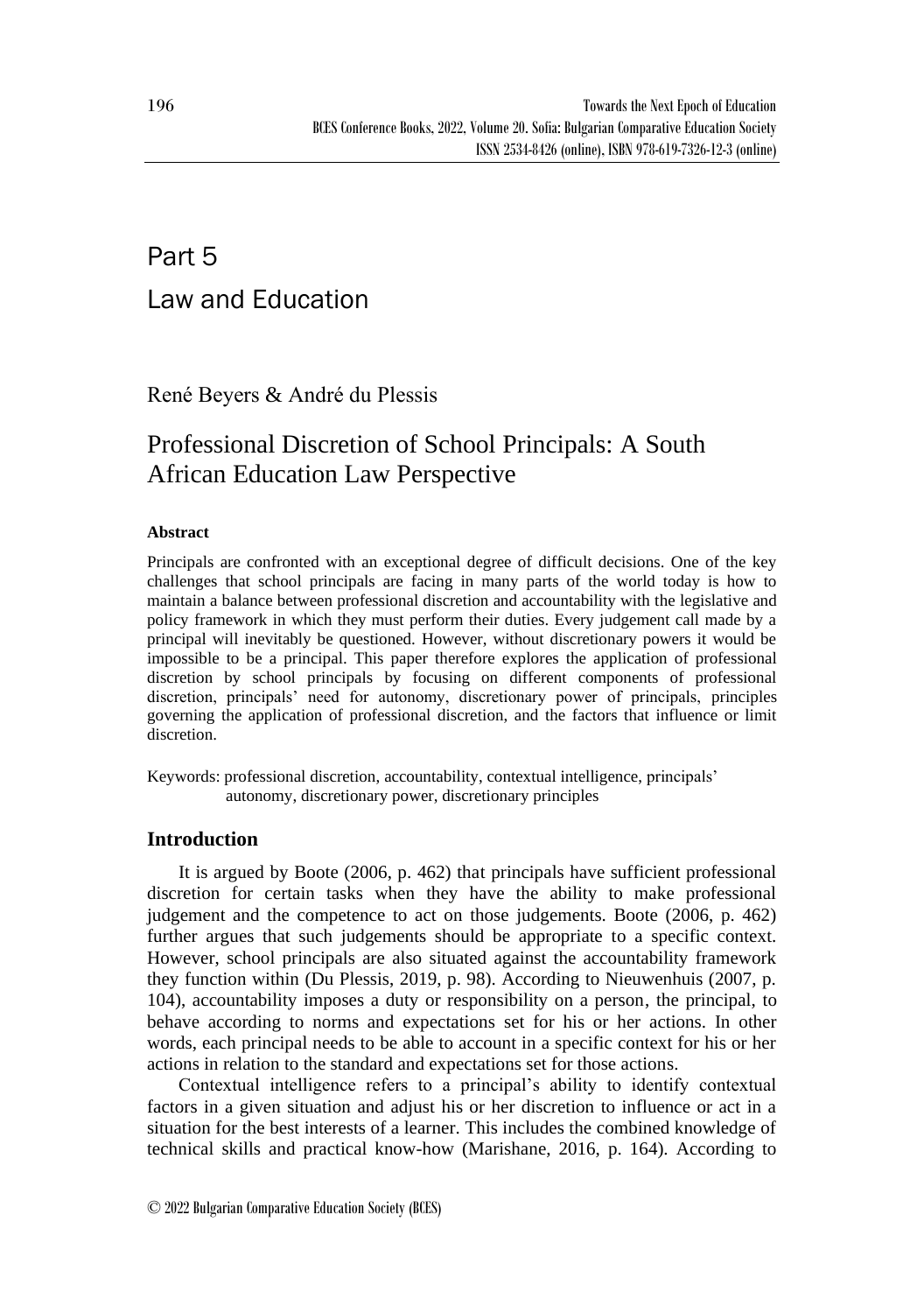Marishane (2016, p. 164), principals who have contextual intelligence could apply professional discretion more appropriately.

#### **The conundrum**

Every judgement call made by a principal will inevitably be questioned (Du Plessis, 2019, p. 112). The justification for challenging a principal's decisions may be attributed to principals increasingly being held accountable. Therefore, it is essential to exercise appropriate professional discretion on a daily basis whilst leading and managing a school with contextual intelligence (Du Plessis, 2019, p. 159). Without discretionary powers it would be impossible to be a principal. However, it is important for principals to weigh every decision they make very carefully in order to comply with what is expected (Du Plessis, 2019, p. 112).

Newham (2000, p. 45) and Thorn (2015, p. 3) argue that educators in Australia and America are neither sufficiently trained nor equipped to apply laws and policies in an educational context, nor do they have easy access to legal advice and relevant support structures, which in turn, limits their professional discretion. Thorn (2015, p. 3) emphasised that although most school principals and managers have had some training in school law, they lack the understanding and ability to use this knowledge to develop policies and exercise adequate professional direction. In the South African context, Du Plessis (2019, p. 97) and De Waal et al. (2001, p. 51) concur that principals are not adequately prepared nor trained for the demands of being a principal and do not necessarily know how to perform their variety of roles as set out in the Policy on the South African Standard for Principalship.

#### **What does the literature say?**

Exercising discretion or judgement in decision-making is seen as an indispensable part of a school principal's professional duties (Heilmann, 2006, p. 2). Public school principals will continue to be influenced by legislation as they are positioned against a framework of accountability in which they operate (Wallender & Molander, 2014, p. 1). Consequently, for school principals to be efficient in their decision-making they have to continuously evolve and improve their knowledge in terms of education law (Boote, 2006, p. 463). Thorn (2015, p. 3) reiterates that although most school principals and managers have had some training in education law, they lack the understanding and ability to use this knowledge to develop policies and exercise adequate professional direction.

#### *Components of professional discretion*

The understanding and conceptualisation of the notion of professional discretion is vital for all principals as it equips them to make the best possible decisions in the best interests of their learners (Boote, 2006, p. 461). According to Wallender and Molander (2014, p. 1), professional discretion comprises of two focus areas. Firstly, professional discretion refers to a principal as a practicing professional with some form of formal education and who is employed by either the government or private sector. Secondly, it describes discretion as the ability of a principal to make appropriate decisions regarding the learners in their care (Wallender & Molander, 2014, p. 1).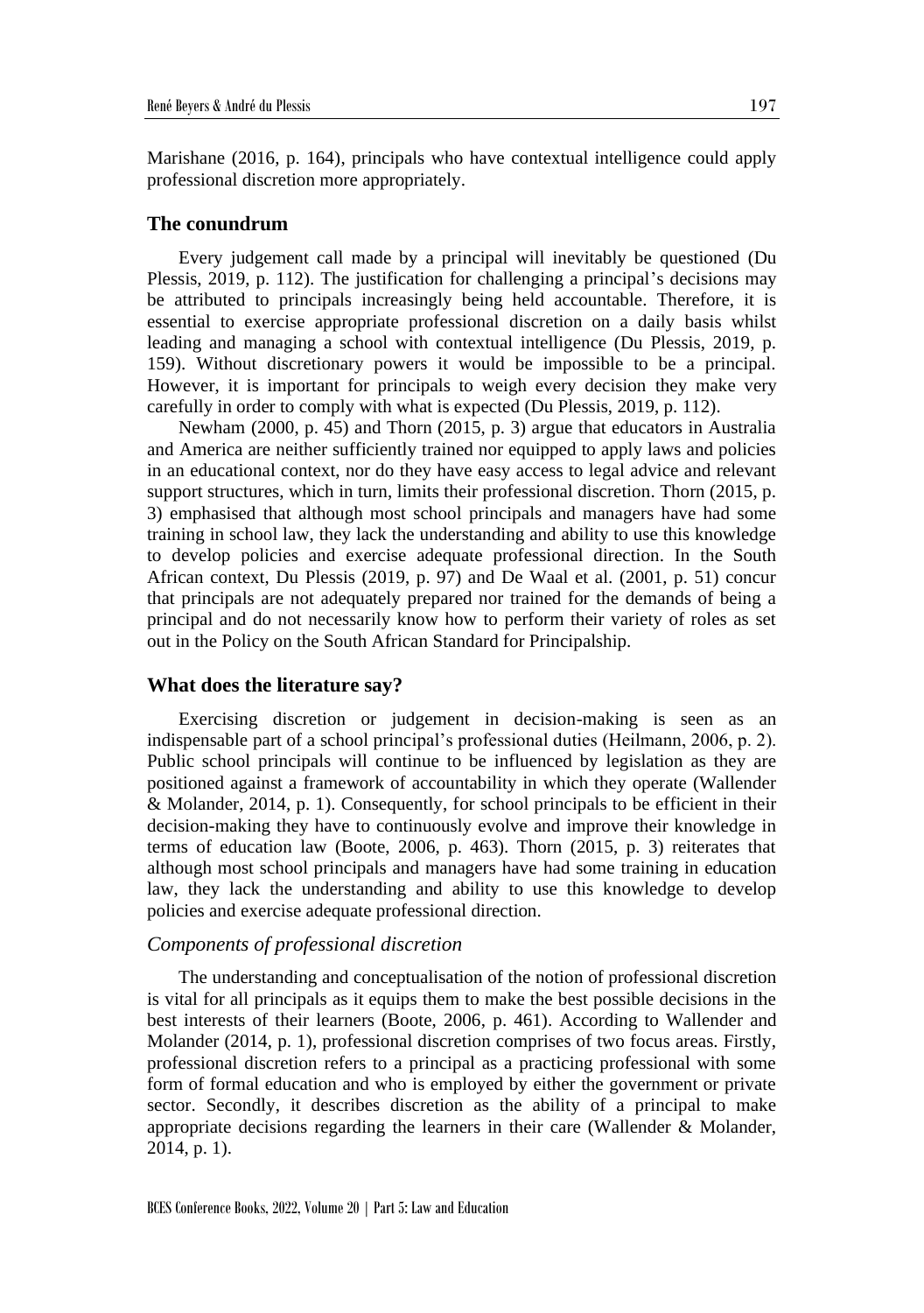Therefore, professional discretion refers to the ability and obligation of a principal to determine what actions are appropriate, and the capacity to take certain actions. Jeffries (2013, p. 76) explains that professional discretion enables principals to "flexibly adapt their practices to the diverse circumstances they face each day".

Discretion exists where rules and regulations do not have a clear indication of how to proceed in dire situations (Heilmann, 2006, p. 9). In this regard Du Plessis (2019, p. 112) recognises that without professional discretion, it would practically be impossible to be a principal. However, trying to manage discretion, which should have no control by definition, is a daunting task (Heilmann, 2006, p. 35). A comprehension of discretion is therefore imperative for a principal's decisionmaking, particularly where experience, existing laws and policies are inadequate or unsuitable to be applied in a specific context.

## *Professional discretion and principals' need for autonomy*

According to Pearson and Moomaw (2005, p. 37), "granting autonomy and empowering teachers is an appropriate place to begin in solving problems of today's schools". There are two definitions of autonomy when looking at discretionary space as well as discretionary reasoning, namely, judgemental capacity versus opportunities for judgement (Wallender & Molander, 2014, p. 3). Wallender and Molander (2014, p. 3) found that "autonomy becomes stronger the larger the discretionary space, and *vice versa*". Wallender and Molander (2014, p. 3) further emphasise that, due to the discretionary space of professionals who act by virtue of professional authority and power granted to them in their profession, there is a need for accountability. In simpler words, autonomy refers to the educator's freedom and ability to make good judgements (Wallender & Molander, 2014, p. 3).

Du Plessis (2019, p. 98) explains that the space for professional discretion allows a principal some freedom to act or judge independently and that it sometimes even stretches beyond the scope of one's legal power. Du Plessis (2019, p. 98) further argues that creating a space for professional discretion "will allow for more creativity and autonomy by principals as compared to strict impersonal compliance to elaborate rules and regulations". The regulatory environment characteristically includes matters involving public values that apply to all government institutions, such as non-discrimination, and matters involving fundamental values unique to education (Jeffries, 2013, p. 51). Hence, the regulatory environment of South African school principals is linked to democratic values of human dignity, equality and freedom as set out by the Constitution. Therefore, the State and the school must respect, promote, protect human rights and base their discretion on the fundamental rights as included in Chapter 2 of the Bill of Rights (RSA, 1996).

The regulatory environment influences discretionary space, and it also includes a limited set of practises for which there is negligible disagreement about the effectiveness of particular practice as well as decision-making (Jeffries, 2013, p. 51). Molander et al. (2012, p. 217) maintain that the extensive use of professional discretion in educational practice can challenge the rule of law (equal treatment, just administrative action, predictability and legality) as well as the implementation of policies. In conjunction with Molander et al. (2012, p. 217), Jeffries (2013, p. 51) argues that there are principals who are simply incapable of using adequate professional discretion. It is therefore important that a principal must not abuse his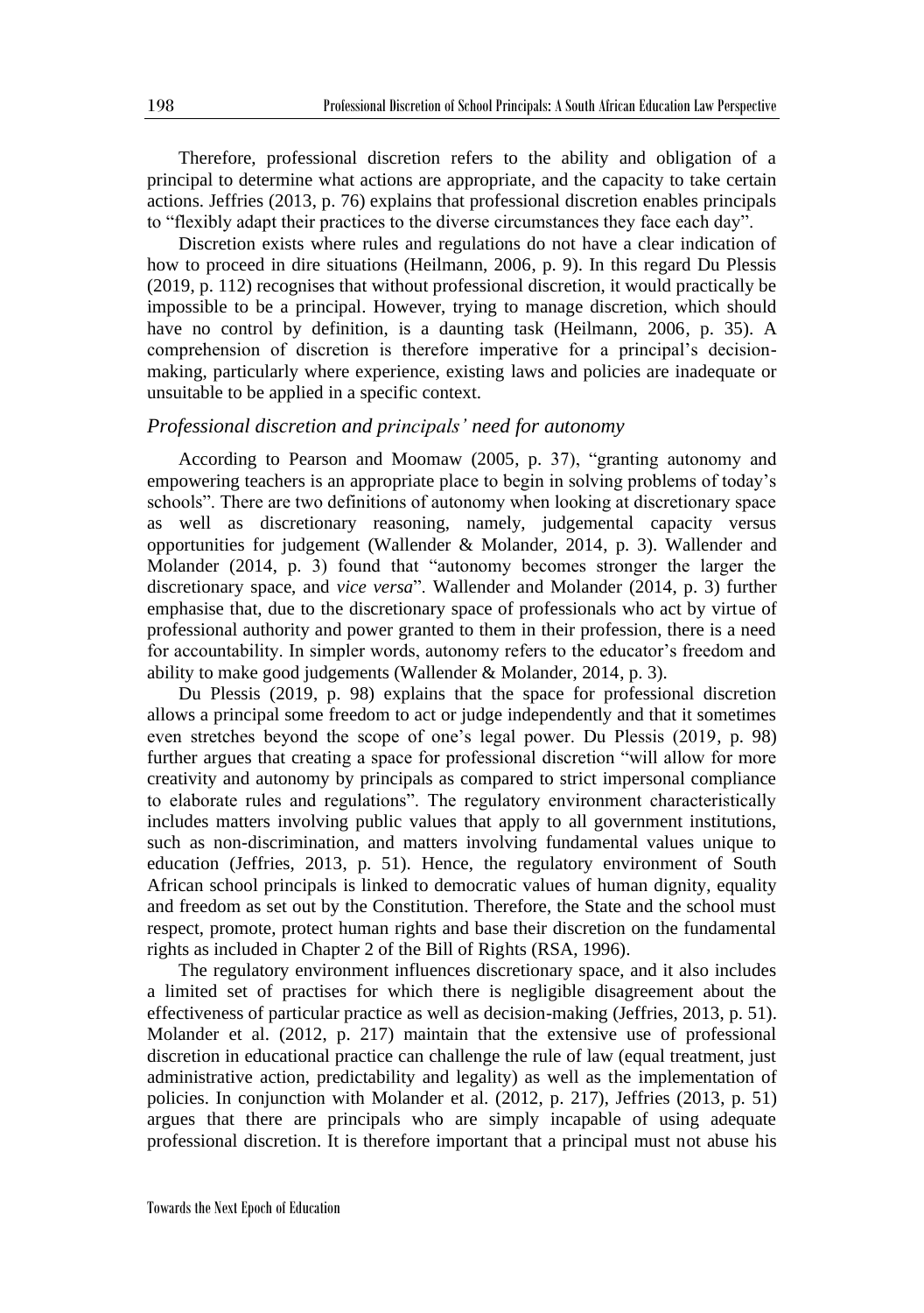or her discretionary power in bad faith (De Waal, 2000, pp. 44-45). Ingersoll (2003, p. 5) believes that principal empowerment is arguably the solution to problems in public schools and these problems can be addressed by decentralizing schools and increasing discretionary power and autonomy to principals and educators. The proviso would be that principals have the necessary competencies to exercise their discretion appropriately.

#### *Discretionary power of principals*

In South Africa, the High Court supports discretionary powers of principals in dealing with disciplinary issues and the promotion or retention of learners (Clarke, 2008, p. 4). Clarke (2008, p. 4) reiterates that where matters are left to the discretion of a principal, and where his or her discretion has been *bona fide,* then the court will not interfere with the result. However, De Waal et al. (2001, p. 156) argue that:

*[the] bona fides of the author of an administrative act cannot change an invalid act into a valid one: corporal punishment can, for example, never be condoned.*

According to Molander et al. (2012, p. 221):

*the entrustment of discretionary powers is essentially connected to the demand for justification and to the expectation that those who are granted such powers have the will and the ability to justify their judgments, decisions and actions.*

Du Plessis (2019, p. 159) explains not only do principals have discretionary power, but that they are often compelled to exercise this power, particularly in a context where the safety of learners or educators is at risk. If a principal has discretionary power, he or she is under obligation to justify his or her decisions, judgement and action with reasons that others can understand, accept or reject and he or she can be sanctioned if such decisions were not rational (Molander et al., 2012, p. 221). Molander et al. (2012, p. 221) further explain that accountability measures are strategies for making principals with discretionary power accountable.

Molander et al. (2012, p. 221) emphasise that there are two ways of making the use of discretionary power more accountable; first by reflecting on structural measures that affect discretionary space and secondly by epistemic measures that challenge discretionary reasoning. Du Plessis (2019, p. 159) argues that discretionary powers of principals are limited and contribute to the challenging nature of making effective decisions. Notwithstanding the above, discretionary power is a fundamental component when making decisions; hence it would be impossible to be a principal without this power.

#### *Principles governing the application of professional discretion*

Martin (1995, p. 241) explains that there are four important principles that govern the application of professional discretion by school principals. Firstly, principals' decisions must be according to the dictates of the law. Secondly, principals must not fail to exercise or otherwise avoid discretion granted to them. Thirdly, the discretionary powers must not be abused or used excessively. In this regard De Waal (2000, pp. 44-45) stresses that it is critical that principals do not act in bad faith or misuse their discretionary power. Lastly, discretion must not be used for purposes other than those dictated by law.

Molander et al. (2012, p. 217) argue that for principals to be effective in their decision-making they have to construct their discretion around three central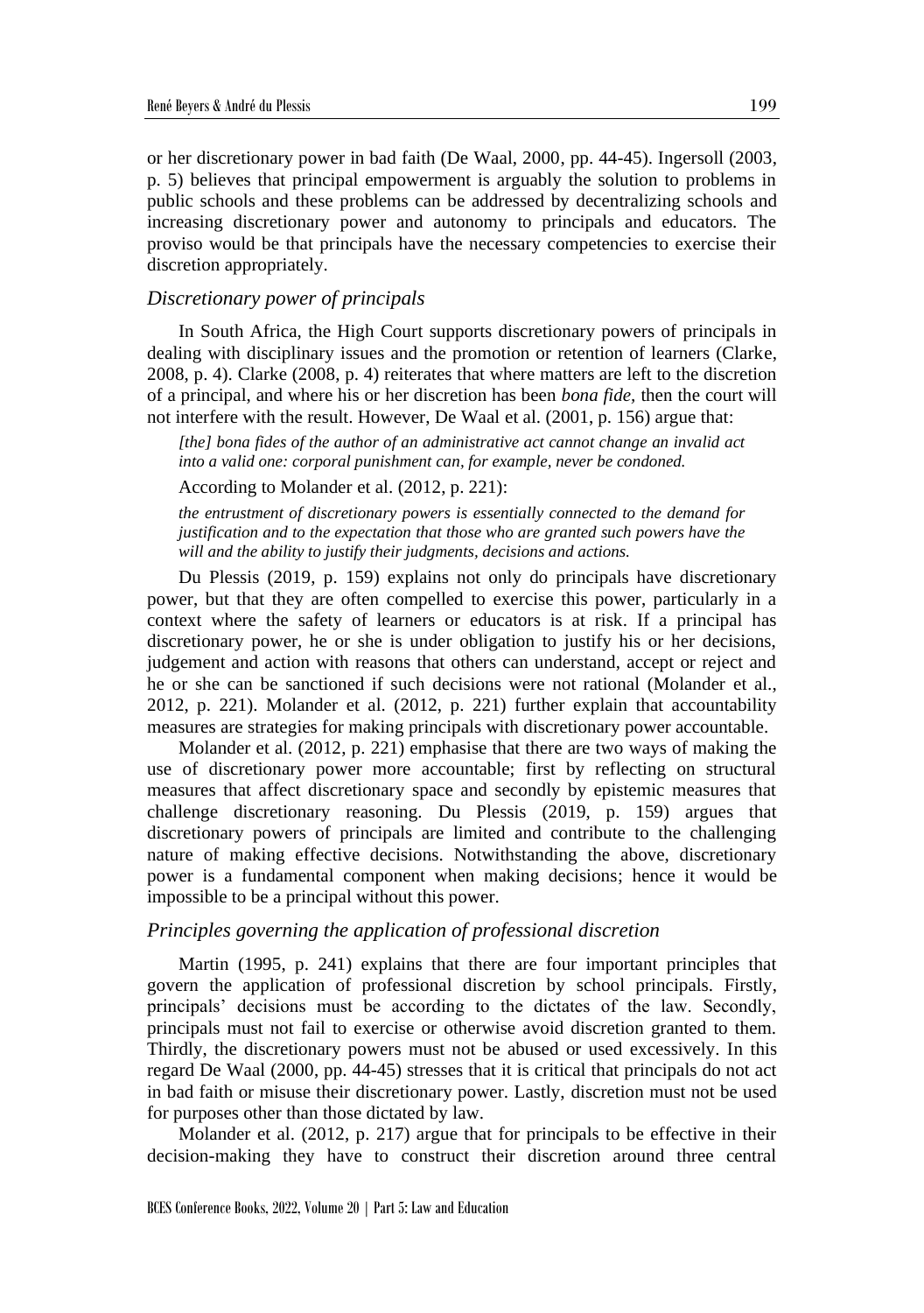principles of the rule of law. Firstly, principals should make sure that the enforcement of their decision-making is predictable. However, discretion is a source of variation, and extensive practice of professional discretion can create unpredictability. Secondly, a principal's actions must be within the framework of the law. It is thus imperative to note that the extensive use of discretion can influence personal reasoning. However, principals should take cognisance of Section 9 of the Children's Act 38 of 2005 which specifically maintains that "in all matters concerning the care, protection and well-being of a child, the standard that a child's best interest is of paramount importance must be applied". Furthermore, principals must give due consideration to this principle when making any decision (acting *ultra vires* must be justifiable) affecting a child or which may lead to some aspect of neglect (Du Plessis, 2019, p. 102). Lastly, principals should apply their discretion equally (Molander et al., 2012, pp. 217-218). Therefore, it is clear that tension exists between professional discretion and the principles of the rule of law.

#### *Factors that influence discretion*

Principals are confronted by competing demands of external and internal forces in their decision-making. Internal forces may include a principal's knowledge, experience and personal-belief. Heilmann (2006, pp. 3, 7) argues that principals base their decisions on several factors, such as case facts, personal values, contextual factors and school and divisional policies. Although, the level of discretion could be limited by external factors, there is space for a principal to go beyond these factors if they choose to do so (Heilmann, 2006, p. 120). However, according to Molander et al. (2012, p. 218), it is difficult to predict discretion because outcomes of discretionary reasoning can differ due to internal and external forces. Molander et al. (2012, p. 218) argue that the same case can be judged differently at different times, different situations and by different persons, even if it is an unchanged case and the case has been handled in a thorough, conscientious and reasonable manner.

In many cases, a principal's values encourage them to make the best possible decisions. However, values can also influence their judgment negatively and not be in the best interests of learners. In addition, some principals find it challenging to exercise adequate professional discretion due to a lack of competencies, a lack of self-control and a lack of independence (Boote, 2006, pp. 465-466). Competencies are necessary to apply appropriate professional discretion, although competencies alone are not sufficient enough to develop professional discretion (Boote, 2006, p. 466).

External factors, such as laws and policies, may restrict the space of autonomy of a school principal in the South African context. Principals regularly find themselves in a position where their judgements or decisions may require them to contradict the law and their discretion should then be guided by Section 36 of the Constitution. This section governs factors that should be considered when limiting a right, such as the democratic values of human dignity, equality and freedom. As indicated in Section 36, consideration should be given to

*the nature of the right, the importance of the purpose of the limitation, the nature and extent of the limitation, the relation between the limitation and the purpose, the availability of less restrictive means to achieve the purpose* (RSA, 1996).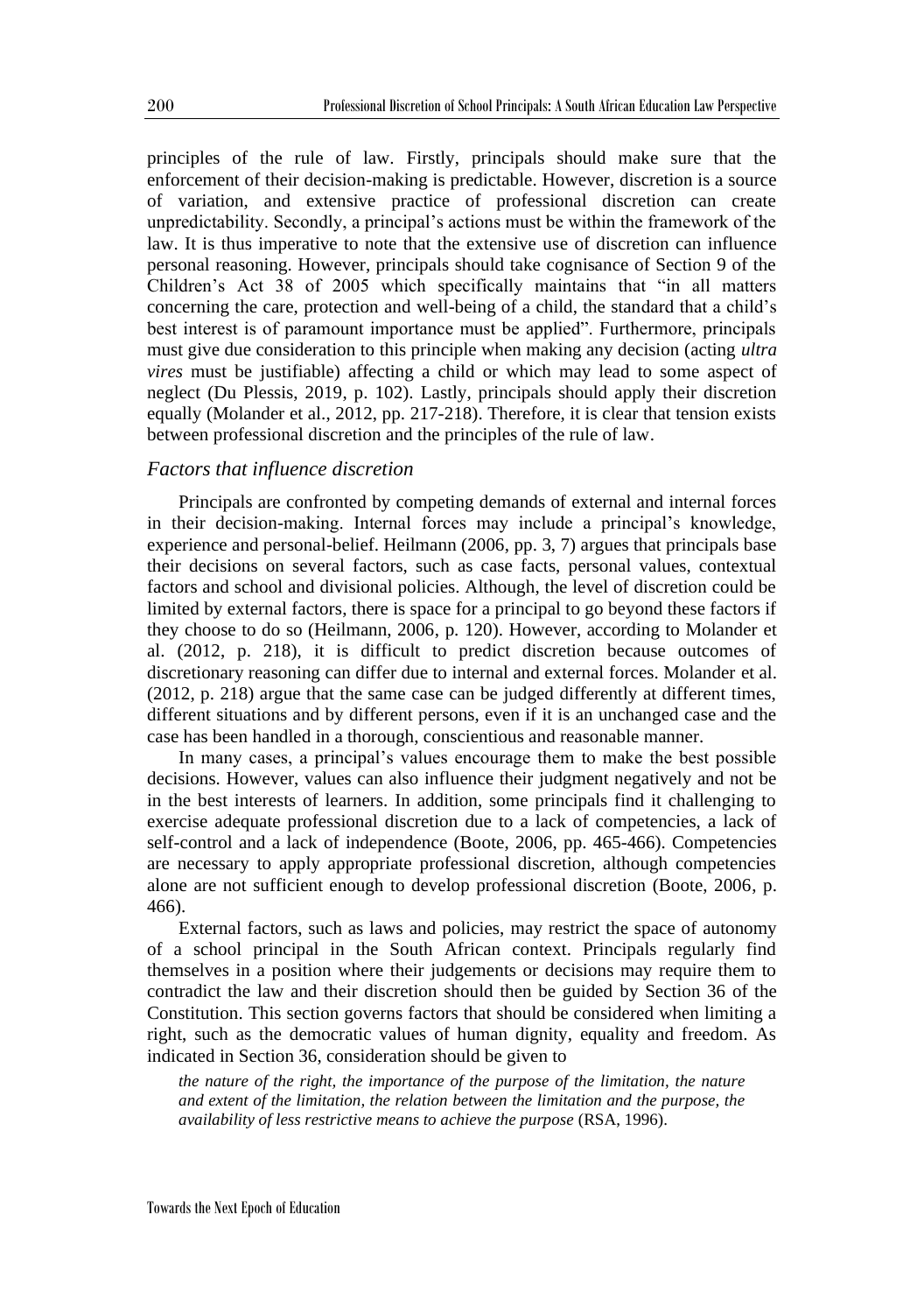Constitutional rights and freedoms are not absolute; they have boundaries set by other rights and by important social concern such as public order, safety and democratic values. However, as explained by Prinsloo (2015, p. 47), if a limitation to a right can be justified in accordance with the criteria in Section 36 of the Constitution, it will be constitutionally valid. All these factors must be taken into consideration by principals when deciding what is in the best interests of learners. In the end, these forces affect the decision-making process and could turn into everyday working habits.

Marishane (2016, p. 164) argues that the context in which schools and the school leadership interact is ever changing. A school's context is shaped by many internal and external factors which influence the principal's behaviour and discretionary power and to which the principal must adapt. Marishane (2016, p. 164) explains that among the contextual factors which influence learners' learning and achievement are the school's climatic conditions, school safety and the school's teaching and organisational structure. External factors may also include technological advancement, socio-economic conditions and accountability systems. It is clear that principals find themselves in varied contexts and therefore, it is important that principals develop contextual intelligence in order to exercise adequate professional discretion to matters relating to legislation (Du Plessis, 2019, p. 102).

#### **Concluding remarks**

Existing literature suggests that although most school principals and managers have had some exposure to education law, they lack the understanding and ability to implement this knowledge, formulate policy and exercise appropriate professional discretion in the educational environment. Without the necessary legal knowledge, it would be almost impossible for principals to be contextually intelligent. Numerous authors have made contributions with regard to principals' obligations and the fact that they are confronted with situations in which they are expected to apply their legislative and intuitive judgement. However, it appears that there are principals who are simply incapable of using adequate professional discretion, due to a lack of understanding thereof.

## **References**

- Boote, D. N. (2006): Teacher's Professional Discrestion and the Curricula. *Teachers and Teaching: Theory and Practice*, 12(4), 461-478.
- Clarke, A. (2008): *School Management and Leadership*. https://juta.co.za/media/filestore/2013/02/3\_2008.pdf (Accessed 30 March 2020).
- De Waal, E. (2000): The Educator-Learner Relationship within the South African Public School System: An Educational-Juridical Perspective. Unpublished PhD thesis, Potchefstroom University for Christian Higher Education.
- De Waal, E., Theron, T. & Robinson, R. (2001): An educational law analysis of "the learner's best interests". *Perspectives in Education*, 19(4), 151-162.
- Du Plessis, A. (2019): School governance and management decentralisation and school autonomy in the South African education system. Unpublished PhD thesis, North-West University.